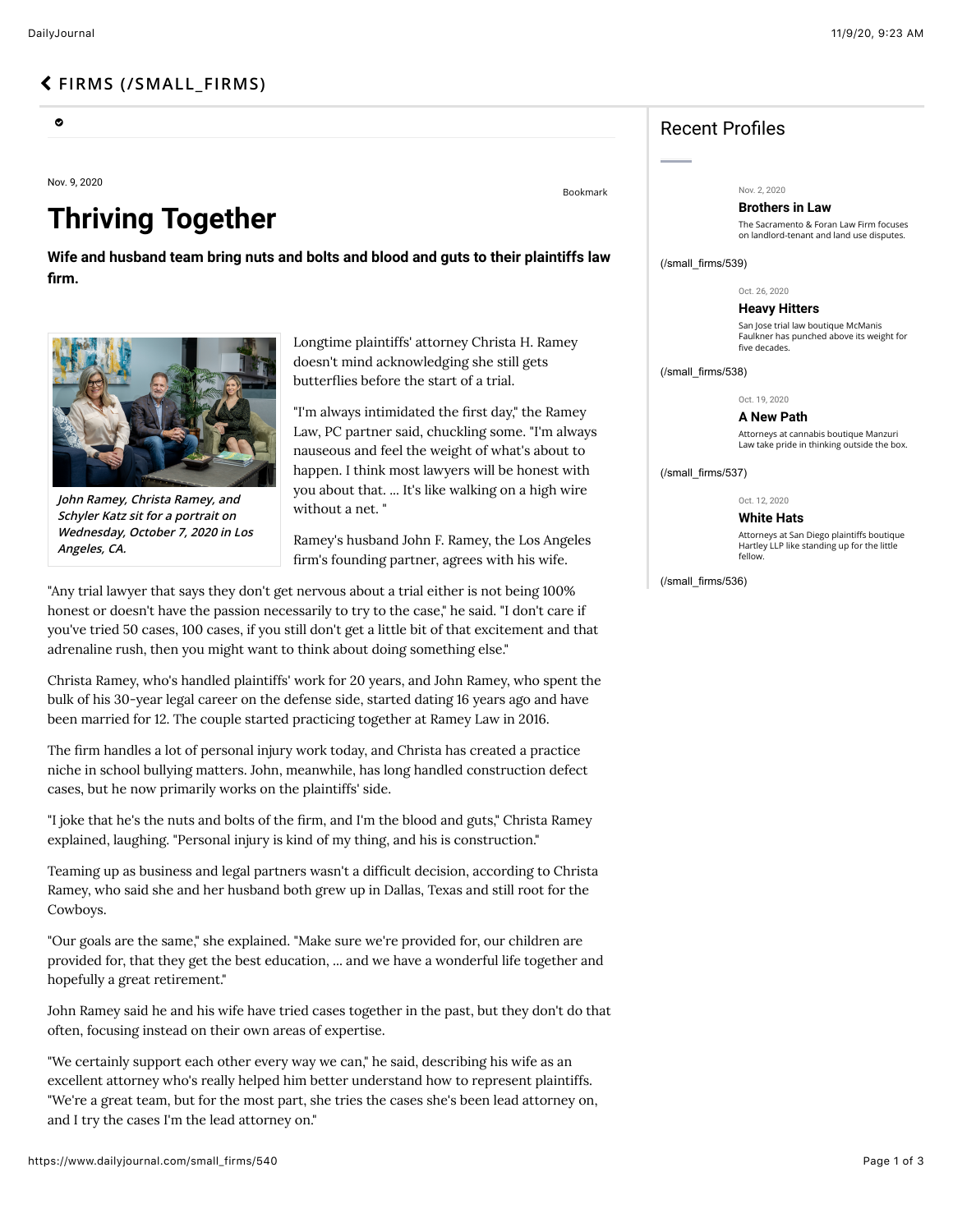The roots of the three-attorney firm's school bullying litigation efforts really stretch back to difficulties the Ramey's daughter endured at the hands of former friends on social media. While navigating those hardships as a parent, Christa found herself researching cyberbullying legislation Gov. Jerry Brown signed, and she wrote a blog post about the new law, which she said lead to "a lot of phone calls" and eventually cases.

"I just found representing children, particularly those who are disabled, is some of the most rewarding work," Christa Ramey said. "Kids are so honest. ... I've had other clients lie to me. Never a kid, and when they're hurt - I guess it's the parent instincts in you - you just want to protect them."

In January, Ramey filed a government tort claim against the Santa Monica-Malibu Unified School District on behalf of the mother of an 8-year-old boy, alleging the district failed to protect the boy from bullying at Grant Elementary School in Santa Monica. From August 2017 to December 2019, students kicked, spat at and verbally abused the boy daily, according to the complaint, which also alleged civil rights violations.

"I don't have negative feelings toward schools or school districts," Ramey said, noting her mother was a teacher. "But I think there is this mentality that has existed since the dawn of public education that boys will be boys and girls will be girls and let them sort it out. That may work in a significant minority of cases, but sometimes in the worst of the cases, kids kill themselves."

Ramey said California school districts are mandated to provide bullying prevention training to teachers, but that often doesn't happen.

"The education code requires it, but it's not done," she said. "I figure we wouldn't have seatbelts in our cars if it wasn't for lawyers and lawsuits. Maybe we can help with cyberbullying and physical abuse on school campuses if we just keep plucking away."

Woodland Hills personal injury defense attorney Robert A. Morgenstern, who has opposed John and Christa Ramey a number of times over the years, described them as great attorneys.

"They're easy to work with," Morgenstern said. "They both practice with civility, and we can either get a case resolved, or we agree to disagree."

Beverly Hills plaintiffs' attorney Paul R. Kiesel, who has known Christa Ramey for two decades, opposed John Ramey in a construction site fall case seven years ago.

"His ethics were spectacular," Kiesel said. "If he said something, he always lived by the words he spoke. He was trustworthy, and a worthy adversary."

Kiesel said Christa Ramey has been "an active and remarkable leader within the plaintiff bar here in Los Angeles," and he described her as "everything you'd hope for in plaintiff attorney."

Ramey Law managing attorney Schyler S. Katz, who joined the firm in 2017, said John and Christa Ramey have been terrific mentors, and she said Christa has become very much like a big sister.

"I definitely feel like we've grown to be like family," Katz said of the firm.

Married to a lawyer herself, Katz said she has a lot of admiration for how John and Christa Ramey pull off their business partnership as married spouses.

"I couldn't do it," Katz said, laughing about partnering with her attorney husband. "We'd drive each other crazy."

Christa Ramey insisted she and her husband's personalities provide an important balance.